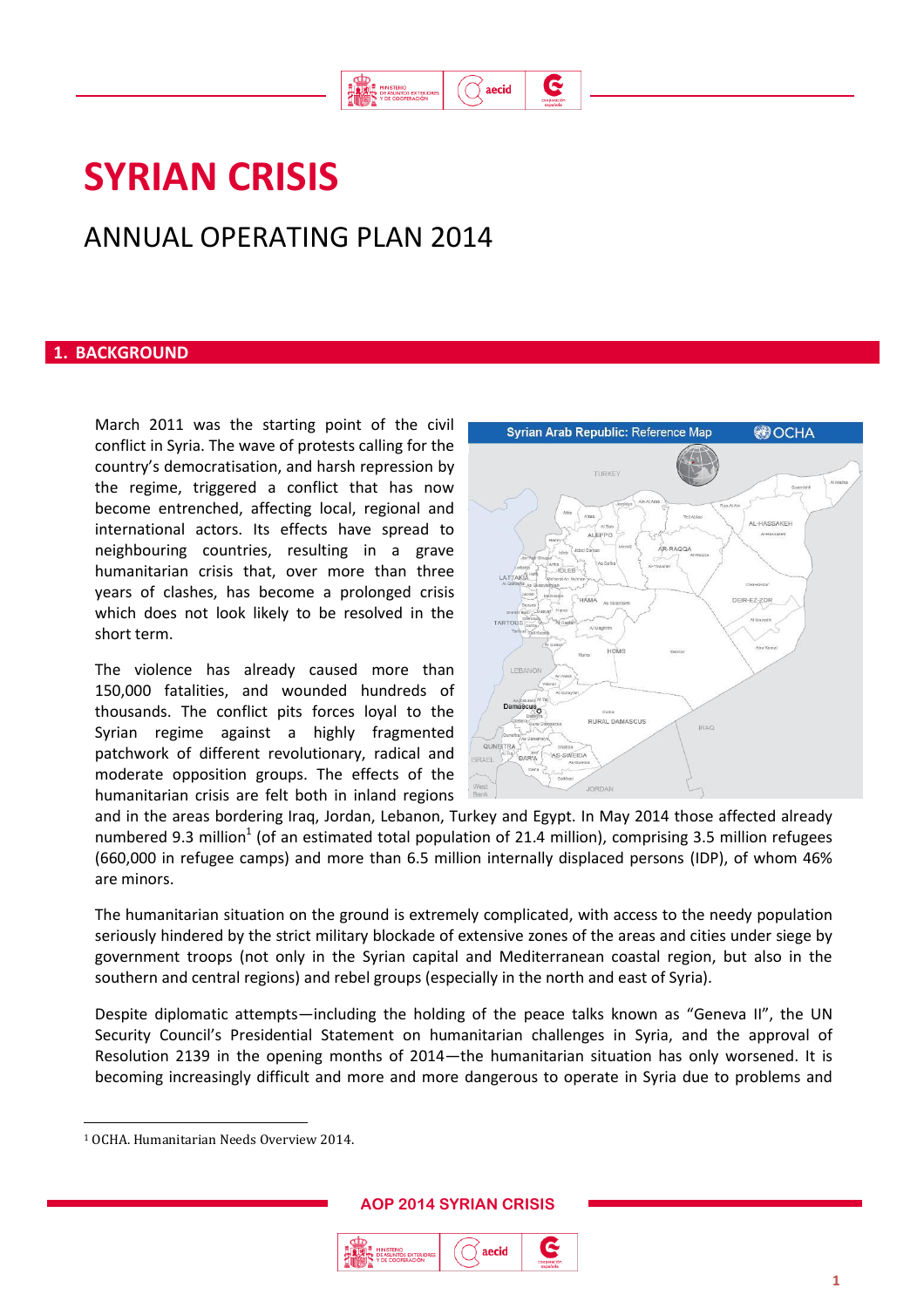clashes between the different groups. Violations of international humanitarian law (IHL) and human rights have become common among many of the parties involved in the conflict.

Moreover, the conflict is already directly affecting the countries bordering Syria, which are experiencing serious difficulties in meeting the refugee population's needs or providing an adequate level of protection. Jordan and Lebanon already have more refugees arriving in their territory than they can deal with.



In **Iraq** 2 , although the road to Baghdad is open to Syrian refugees, the border crossing at Al Qaim has until now remained closed, casting doubt as to whether Syrian refugees and those wishing to return can actually reach Iraqi soil in practice (the recent reopening of this border point could, nevertheless, lead to a major influx of refugees).



Although in **Jordan** the authorities claim that its borders have not been officially closed, it is clear that restrictive criteria have been adopted. Refugees are located both in existing camps and outside them (approximately 70% in this second category). There are now three refugee camps: the Zaatari camp in the Mafraq Governorate; the UAE-funded Murijep al Fhoud camp<sup>3</sup> in the Zarqa Governorate; and a third, the Azraq camp, which opened on 30 April 2014, and has a capacity of 100,000 people and is primarily financed by the United Nations. The recently created Syrian Refugee Camp Directorate, which reports to Jordan's Public

Security Department, is responsible for coordinating the humanitarian response.



**Lebanon** has, until now, maintained an open-door policy towards those fleeing the violence, but assistance and protection are insufficient. Sixty per cent of refugees are in rented housing, while the rest are in informal camps and collective centres. According to ECHO, there is a growing need to put together an urgent alternative for shelter requirements. Lebanon has seen its population rise considerably (by 20%) as a result of the Syrian conflict, with the resulting impact on the fragile stability of a country that is already caught in a growing spiral of internal disturbances.



 $\overline{a}$ 

Finally, in **Turkey,** the Government's Disaster and Emergency Management Presidency (AFAD) and the Turkish Red Crescent directly manage 22 refugee camps in ten Turkish provinces. In January 2014, AFAD announced that the total number of Syrians registered and assisted at these 22 camps was 214,540, including 120 Syrians receiving medical care at hospitals. 4 The other Syrian refugees in Turkey, approximately 60% of the total, are outside camps. This is a

particularly vulnerable group, due to the added difficulties not found in other neighbouring countries: the language barrier and the Turkish government's total lack of assistance (health and education) for non-camp refugees.

<sup>4</sup> UNHCR Turkey Syrian Refugee Daily Sitrep, 24 January 2014.





<sup>2</sup> Humanitarian Implementation Plan (HIP). Syria Crisis. Version 2. 2013.

<sup>3</sup> This camp is known as the Emirati-Jordanian Camp or Hallabat Camp.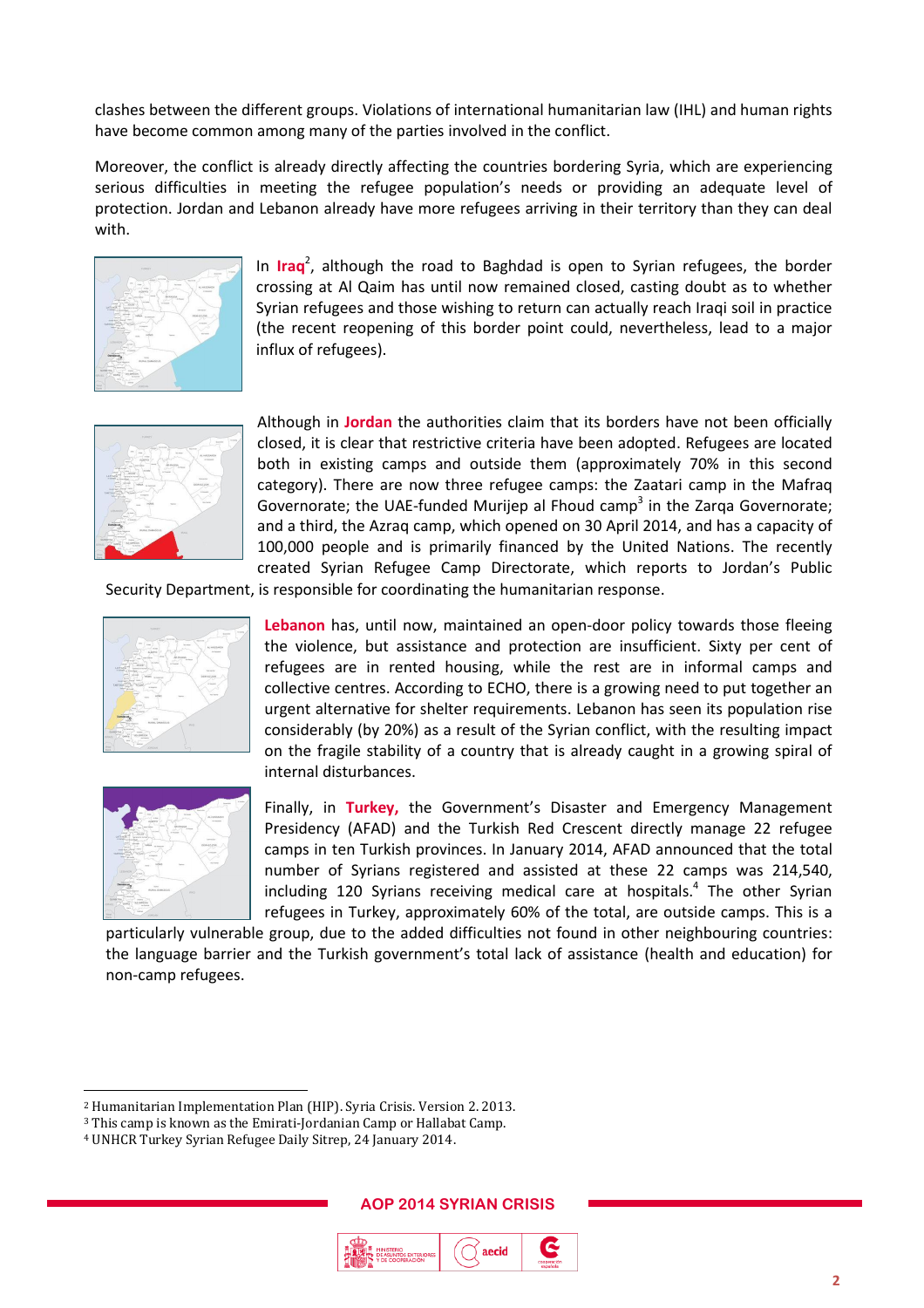| <b>GENERAL AND HUMANITARIAN INFORMATION</b>                                           |                                                                                                                                                                |
|---------------------------------------------------------------------------------------|----------------------------------------------------------------------------------------------------------------------------------------------------------------|
| <b>Total population</b>                                                               | 21.4 million                                                                                                                                                   |
| <b>Total population in need of</b><br>assistance                                      | <b>16.16 million:</b><br>9.3 million in Syria<br>6.8 million in neighbouring countries (4.1 million<br>as refugees and 2.7 million in host communities)        |
| <b>Total refugees in</b><br>neighbouring countries (as<br>at 3 May 2014) <sup>5</sup> | Egypt: 136,855<br>Iraq: 221,316<br>Jordan: 593,346<br>Lebanon: 1,047,912<br>Turkey: 721,667,475<br>North Africa: 19,697<br><b>TOTAL 2,740,793</b> <sup>6</sup> |
| <b>Internally displaced</b><br>persons                                                | 6.5 million                                                                                                                                                    |
| <b>Human Development</b><br>Index                                                     | Lebanon, 0.745 $(72nd$ place)<br>Syriam, 0.648 (116 <sup>th</sup> place)<br>Jordan, 0.7 (100 <sup>th</sup> place)                                              |

# **2. VULNERABLE POPULATIONS**

 $\overline{a}$ 

In the context of a civil war without well-defined borders that affects the entire national territory, and in which access to victims is not guaranteed in any circumstances, the populations at most risk of the direct effects of the violence are **internally displaced people within Syria and Syrian refugees in bordering countries**, with barely any distinction between ethnic or religious groups. As in so many other conflicts of this nature, **women, children and the elderly** can be highlighted as being more vulnerable, as can the populations of **host communities**.

Another situation worth noting is that of **Palestinian refugees in Syrian territory**, who are being targeted by direct attacks by the warring factions, and are also denied access to bordering countries such as Jordan.



<sup>5</sup> Inter-agency Regional Response to Syrian Refugees, 3 May 2014.

<sup>6</sup> Total number of refugees registered and awaiting registration, ACNUR, as at 3 May.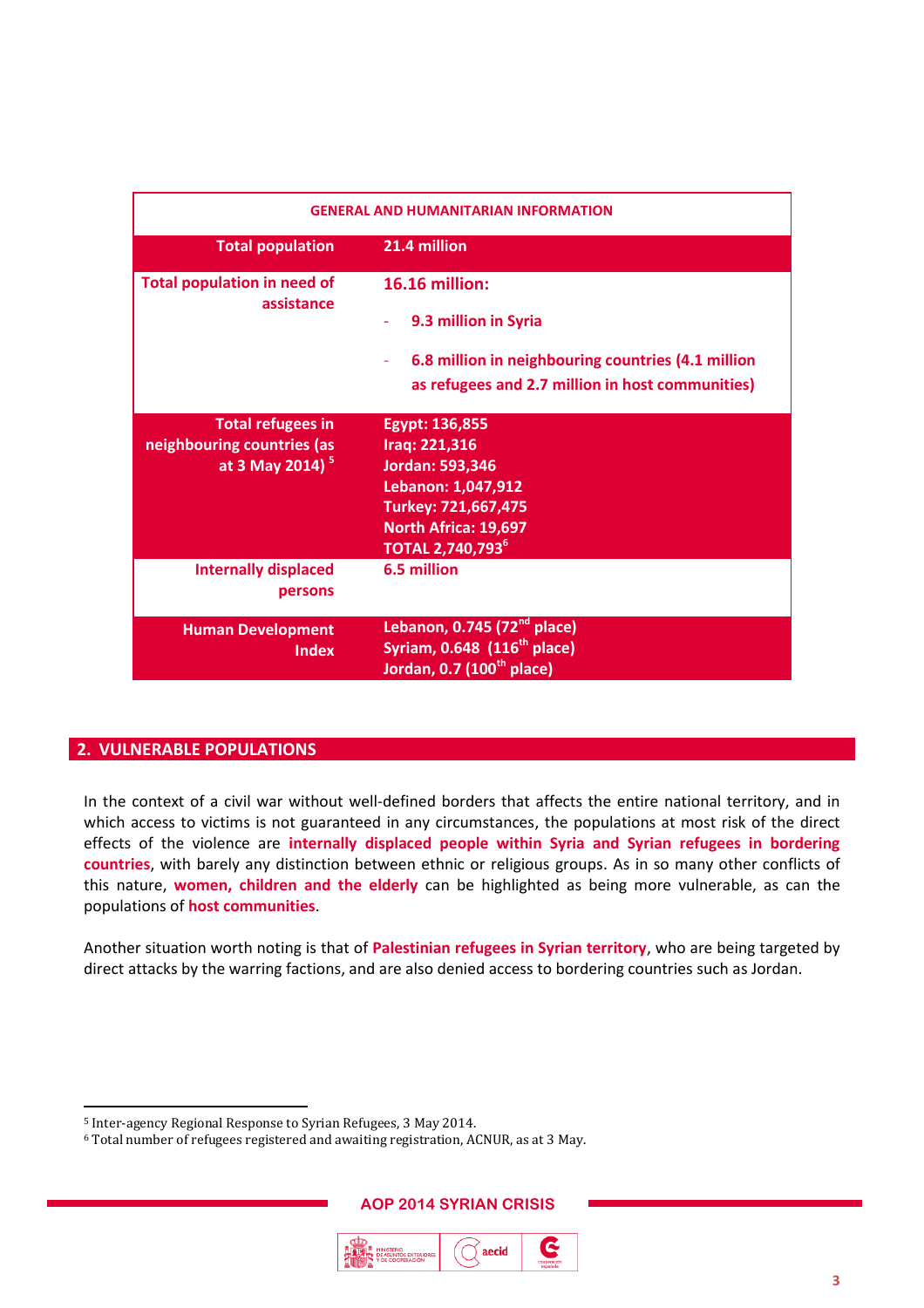## **3. MAIN HUMANITARIAN NEEDS AND INTERNATIONAL RESPONSE**

The main humanitarian needs by sector are as follows:



**Protection.** With **9.3 million people in need of protection**, priority objectives include achieving full respect for IHL and human rights by all of the warring sides, and facilitating humanitarian access to the zones most affected by the violence. The protection of children and the prevention of and response to gender violence also stand out as RRP6 priorities. If no agreement putting an end to the present situation is reached, it is estimated that there

will be **2 million refugee children** by December 2014. **Severe psychological stress and mental health problems proliferate.** 



**Water, Sanitation and Hygiene (WASH).** Virtually the entire population—**21 million people**—are seriously lacking in this sector. The distribution of water and chemical treatments is vital to control outbreaks of diseases such as polio. Access to water and sanitation and hygiene systems is also a serious problem in informal settlements in Lebanon and the refugee camps in Jordan, where there is often a lack of water in the summer and autumn months.



**Health.** Within Syria, there are **575,000 people wounded and in need of first aid, and 21 million requiring access to basic healthcare services**. Getting medical services, materials and medicine to direct victims of the violence in inland regions continues to be a priority. A **polio outbreak** was detected in 2013, and declared a public health emergency. Low child immunisation rates, coupled with population movements, have created a climate conducive to the spread of disease. Meanwhile, **host countries' health systems are** 

**becoming saturated** by the high number of refugees. Many refugees require treatment for chronic illnesses and are unable to meet the cost of healthcare services. There is also the risk of the spread of epidemics.



**Shelter and non-food items (NFI).** This is identified as an essential need for **9.3 million people**, with the situation worsening during the harsh winter. Shelter and NFI are also urgently needed by Syrian refugees in neighbouring countries who have no regular source of income and can no longer afford rent or food for the entire family. Although there are 23 refugee camps across Turkey, Jordan and Iraq, **84% of refugees are living outside these** 

**camps**. **Urban refugees**, who bear higher costs and have to compete for space, **are particularly vulnerable**. In Lebanon the refuge/shelter sector continues to be a priority, and the provision of immediate assistance, including NFI for new arrivals, is still an essential response component.



**Food and nutrition security.** In the context of a conflict in which a war of starvation is being waged against entire populations, food security has deteriorated considerably, and there is an increasing risk of malnutrition among children and women due to a lack of food security and underlying factors such as WASH and healthcare deficiencies. **There are 9.3 million people with food and nutrition security needs.**

### **4. CHALLENGES**

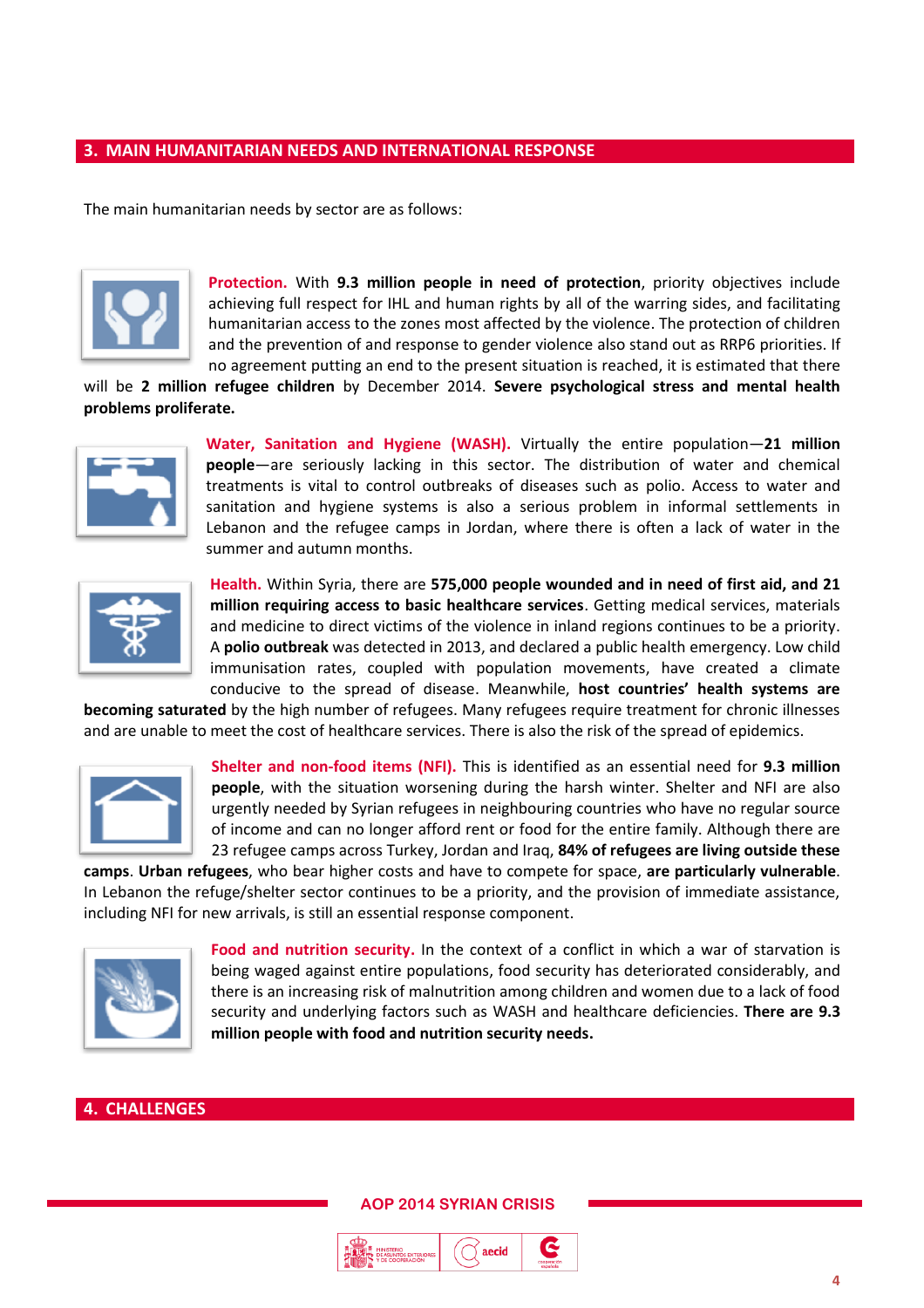- o **Coordination.** To advocate for leadership by the United Nations and ICRC in inland regions of Syria; to encourage all donors to channel resources through qualified humanitarian agencies with an on-the-ground presence; to insist on the need for a coordinated, comprehensive multi-sector response with development agencies in the host countries to support host communities.
- **o** Access. To guarantee access to the civilian population, overcoming geographical limits, as this continues to be very restricted within Syria. Whereas humanitarian organisations are not experiencing any access problems in Jordan, in Lebanon there are limitations linked to the potential deterioration of security in the areas in which refugees are located.
- o **Security**. There is a high level of insecurity, and all the warring factions should ensure the safe passage of civilians and humanitarian staff.

### **5. SPANISH RESPONSE 2014**

In 2014, in line with its Fourth Master Plan, Spain's Humanitarian Action Office (OAH) will give a quality humanitarian response to the Syrian crisis (Strategic Guideline 7). Attention will also be given to reducing inequality and vulnerability to extreme poverty and crises (Strategic Guideline 2). Another approach will be that of fostering social cohesion systems and the provision of basic social services (Strategic Guideline 4).

On the one hand, the response offered will be based on humanitarian needs, prioritising intervention to assist **vulnerable populations** such as IDP, Syrian refugees, Palestinian refugees affected by the conflict and vulnerable host populations in the surrounding countries, with particular focus on women in vulnerable situations, children and the elderly. On the other hand, through links with specialised humanitarian agents based on their operating, technical and economic capacities, the priority will be to channel humanitarian efforts through the network of specialised humanitarian partners within the UN system, the International Committee of the Red Cross (ICRC) and NGOs.

Continuing along the line that was commenced in 2013, **Syria, Lebanon and Jordan** are identified as priority countries for intervention, undertaking to working with a **comprehensive and resilient regional approach** in line with United Nations' comprehensive approach.

Notable initiatives in the **Protection** sector include support given to programmes in the psychosocial subsector and initiatives to improve victim protection and the application of IHL.

As for the **Food Security and Shelter and NFI** sectors, support will continue to be given to programmes with a social protection approach involving cash transfer tools that invigorate the local economy while reinforcing autonomy and empowering beneficiaries by giving them the flexibility to decide their own spending priorities based on their most urgent and immediate short-term needs—usually housing, food and medicine. This approach is framed within the **social protection and rights-based approaches of the Fourth Spanish Cooperation Master Plan**.